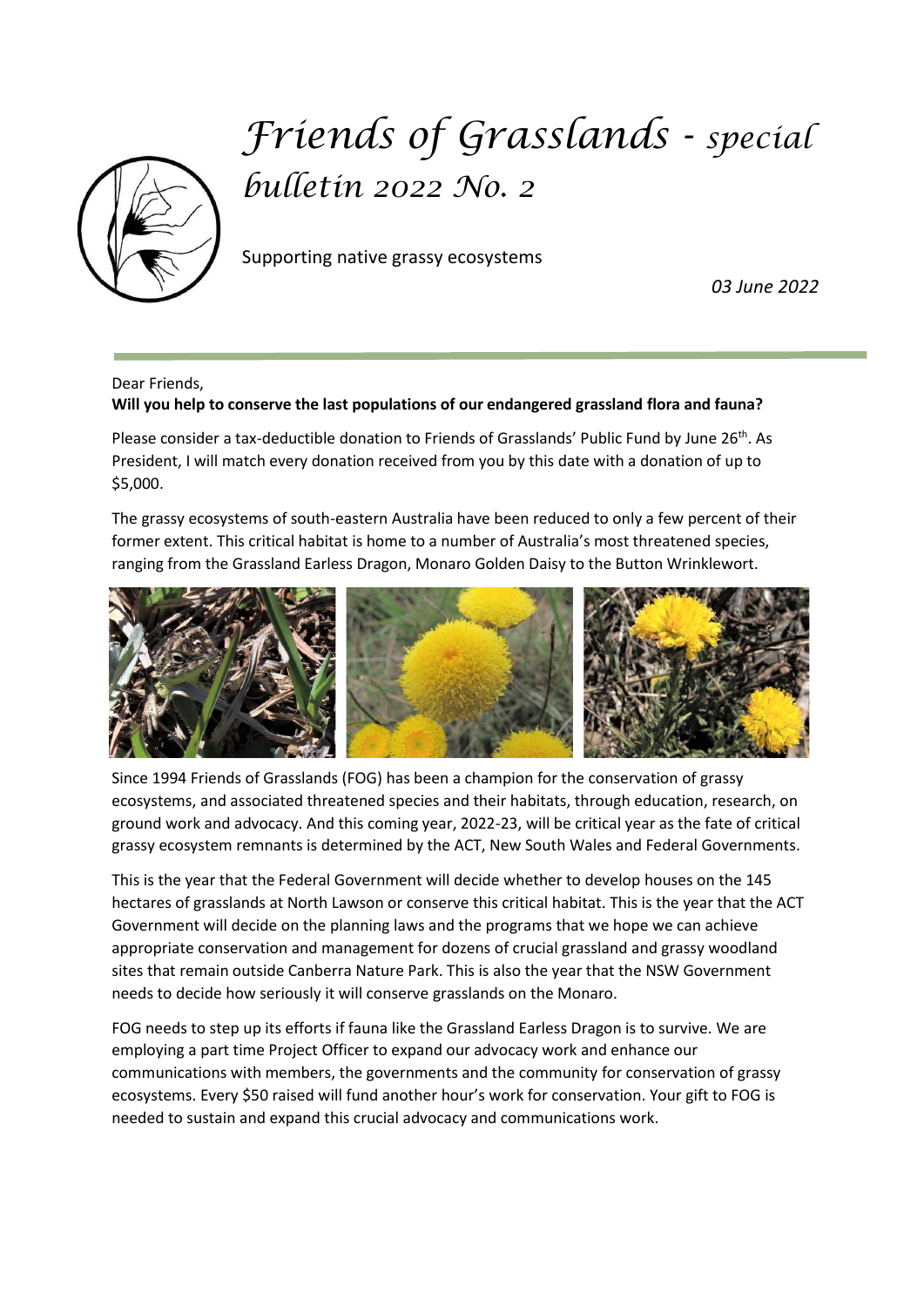Further, FOG is providing Grassy Ecosystem Grants of up to \$1,500 each to fund strategic projects by researchers and community groups for the understanding, conservation and management of grassy ecosystems.

Since 2017 we have supported 21 [projects](https://www.fog.org.au/supportedprojectslist.htm) (<https://www.fog.org.au/supportedprojectslist.htm>) that are providing critical impetus for conservation of grassy ecosystems. For instance, our grant of \$1,500 to PhD candidate Sarah Bates to assist her research enabled her to determine the effects of weed invasion on native grassland soil microbial communities and the conservation implications for several key native grass species. A further example is our grant of \$1,500 to Friends of Bass Gardens to aid strategic weed control work to conserve a remnant patch of Natural Temperate Grassland in suburban Canberra that is also habitat for the endangered Golden Sun Moth. FOG's grants committee experts oversee this catalytic funding. Your gift to FOG can enable us to support another scientist and another community leader to conserve grasslands.

**Because of the urgent need to conserve grasslands, as President I will match every donation received from you by June 26th with a donation of up to \$5,000. This will double the impact of your tax-deductible gift to FOG.** 

Can you give \$200 and I will match it to extend our Project' Officer's work for a day? Can you give \$500 and I will match it to ensure that another grassland conservation project can be funded? Can you give \$1,000 and I will match it to ensure governments are strategically engaged for another week to conserve grassland habitats.

Thank you for supporting Friends of Grasslands. Thank you for recognising the importance of conserving our grassland flora and fauna. Thank you for joining me and considering further support with a gift to protect grassland habitats.

Prof. Jamie Pittock President, Friends of Grasslands



Donations can be made with an indicated preference for use (eg. Project Officer, Grassy Ecosystem Grants) or without a preference. However, by law the final decision on use of tax-deductible donations to the Public Fund rests with FOG's Public Fund Management Committee. All donations of \$2.00 or more are tax-deductible.

Please make a tax-deductible donation to the Friends of Grasslands Public Fund by June 26<sup>th</sup> by:

• **Direct debit:** account name "Friends of Grasslands Public Fund", BSB 633000, a/c 153493960 (Bendigo Bank). Please include your name and notify our treasurer - treasurer@fog.org.au –